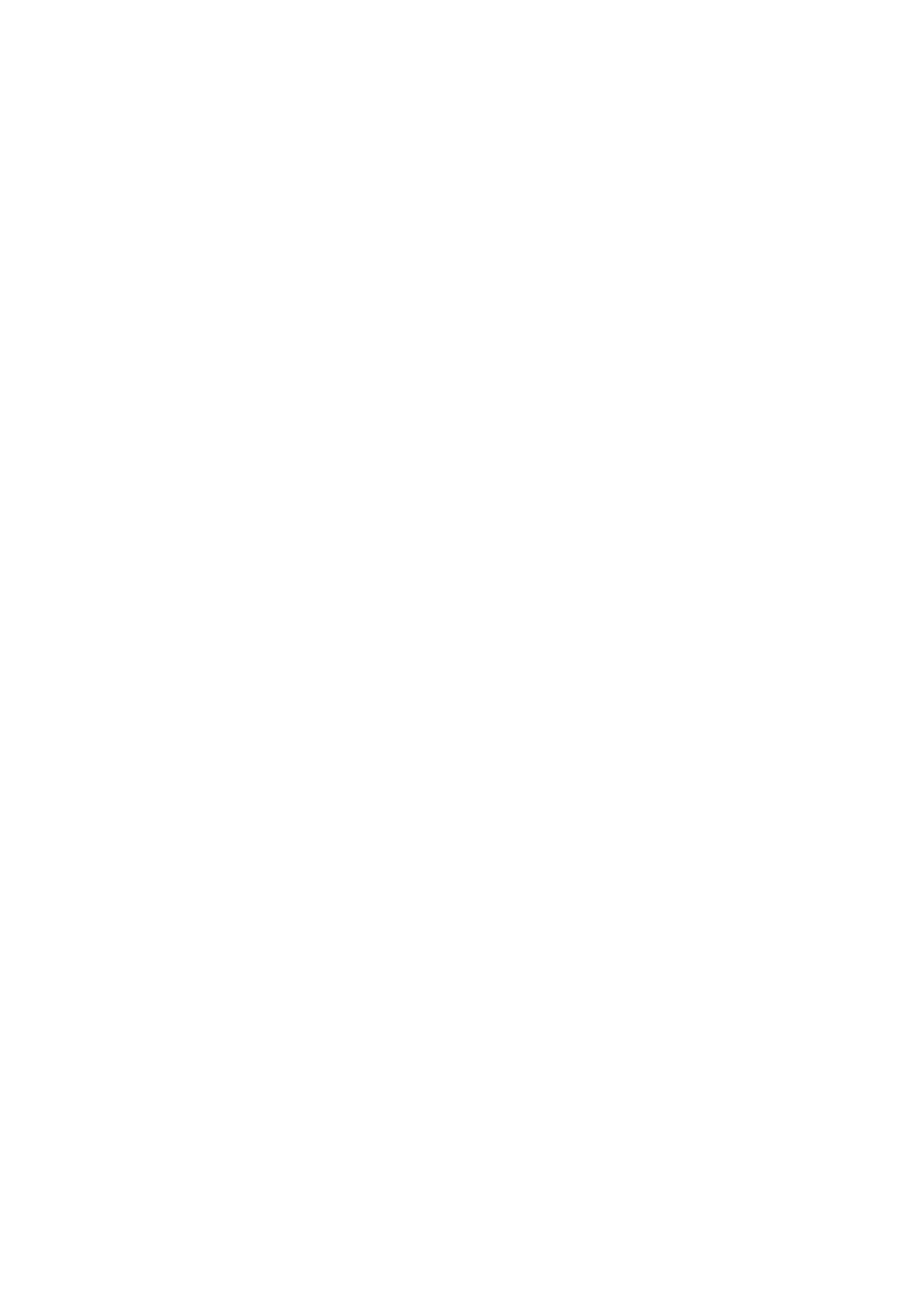

Ellan Vannin

# **INTERCEPTION OF COMM UNICATIONS ACT 1988**

# **Index**

| <b>Section</b>                     | Page                                                                                                                                                                  |    |  |
|------------------------------------|-----------------------------------------------------------------------------------------------------------------------------------------------------------------------|----|--|
|                                    | Interception of communications<br><u> 1989 - Johann Stoff, deutscher Stoffen und der Stoffen und der Stoffen und der Stoffen und der Stoffen und der</u>              | 5  |  |
| $\mathbf{1}$                       |                                                                                                                                                                       |    |  |
| 2                                  |                                                                                                                                                                       |    |  |
| 3                                  |                                                                                                                                                                       |    |  |
| 4                                  |                                                                                                                                                                       |    |  |
| 5                                  |                                                                                                                                                                       |    |  |
| 6                                  |                                                                                                                                                                       |    |  |
| 7                                  |                                                                                                                                                                       |    |  |
|                                    | The Tribunal<br><u> 1980 - Johann Stoff, deutscher Stoffen und der Stoffen und der Stoffen und der Stoffen und der Stoffen und der</u>                                | 9  |  |
| 8                                  |                                                                                                                                                                       |    |  |
| 9                                  |                                                                                                                                                                       |    |  |
|                                    | Miscellaneous and supplemental<br>$\mathbf{L}$ and $\mathbf{L}$ and $\mathbf{L}$ and $\mathbf{L}$ and $\mathbf{L}$ and $\mathbf{L}$ and $\mathbf{L}$ and $\mathbf{L}$ | 12 |  |
| 10                                 |                                                                                                                                                                       |    |  |
| 11                                 |                                                                                                                                                                       |    |  |
| 12                                 |                                                                                                                                                                       |    |  |
| 13                                 |                                                                                                                                                                       |    |  |
|                                    | <b>SCHEDULE 1</b>                                                                                                                                                     | 15 |  |
|                                    | <b>THE TRIBUNAL</b>                                                                                                                                                   | 15 |  |
|                                    | <b>SCHEDULE 2</b>                                                                                                                                                     | 16 |  |
|                                    | SECTION SUBSTITUTED FOR SECTION 31 OF 1984 ACT                                                                                                                        | 16 |  |
|                                    | <b>ENDNOTES</b>                                                                                                                                                       | 17 |  |
|                                    | <b>TABLE OF LEGISLATION HISTORY</b>                                                                                                                                   | 17 |  |
|                                    | <b>TABLE OF RENUMBERED PROVISIONS</b>                                                                                                                                 |    |  |
| <b>TABLE OF ENDNOTE REFERENCES</b> |                                                                                                                                                                       |    |  |

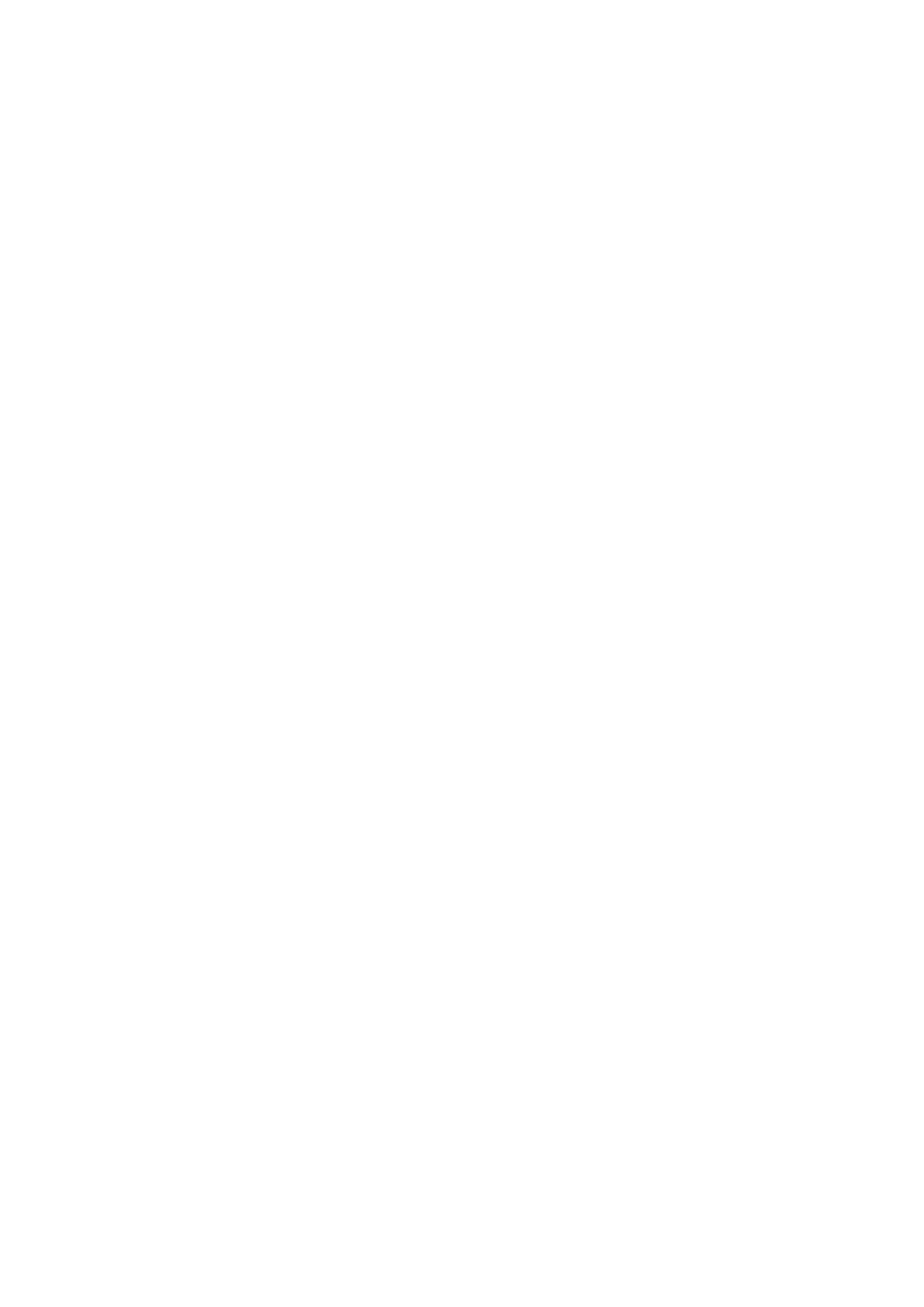

# **INTERCEPTION OF COMM UNICATIONS ACT 1988**

*Received Royal Assent: 29 November 1988 Passed: 13 December 1988 Commenced: 1 April 1989*

**AN ACT** to make new provision for and in connection with the interception of communications sent by post or by means of public telecommunication systems; and for connected purposes.

<span id="page-4-0"></span>**GENERAL NOTE:** The maximum fines in this Act are as increased by the *Criminal Justice (Penalties, Etc.) Act 1993* s 1.

#### *Interception of communications*

#### <span id="page-4-1"></span>**1 Prohibition on interception**

[P1985/56/1]

- (1) Subject to the following provisions of this section, a person who intentionally intercepts a communication in the course of its transmission by post or by means of a courier service or a public telecommunication system shall be guilty of an offence and liable —
	- (a) on summary conviction, to a fine not exceeding  $£5,000;$
	- (b) on conviction on information, to imprisonment for a term not exceeding 2 years or to a fine, or to both.**<sup>1</sup>**
- (2) A person shall not be guilty of an offence under this section if  $-$ 
	- (a) the communication is intercepted in obedience to a warrant issued under section 2; or
	- (b) that person has reasonable grounds for believing that the person to whom, or the person by whom, the communication is sent has consented to the interception.
- (3) A person shall not be guilty of an offence under this section if
	- (a) the communication is intercepted for purposes connected with the provision of postal or public telecommunication services or with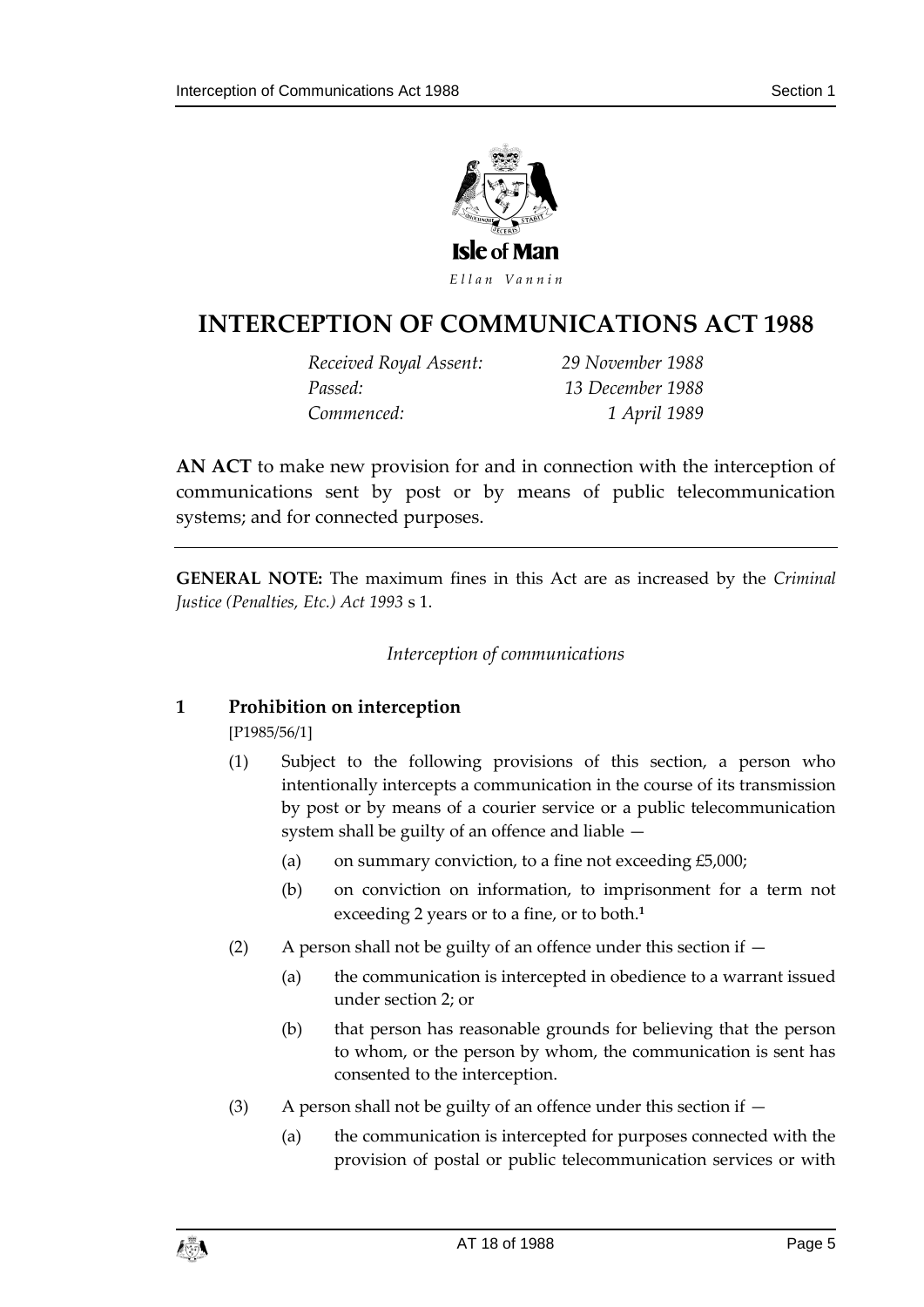the enforcement of any enactment relating to the use of those services; or

- (b) the communication is being transmitted by wireless telegraphy and is intercepted, with the authority of the Chief Minister, for purposes connected with the issue of licences under the Wireless Telegraphy Act 1949 (an Act of Parliament) or the prevention or detection of interference with wireless telegraphy.
- (4) No proceedings in respect of an offence under this section shall be instituted except by or with the consent of the Attorney General.

#### <span id="page-5-0"></span>**2 Warrants for interception**

[P1985/56/2]

- (1) Subject to the provisions of this section and section 3, the Chief Minister may issue a warrant requiring the person to whom it is addressed to intercept, in the course of their transmission by post or by means of a courier service or a public telecommunication system, such communications as are described in the warrant; and such a warrant may also require the person to whom it is addressed to disclose the intercepted material to such persons and in such manner as are described in the warrant.**<sup>2</sup>**
- (2) The Chief Minister shall not issue a warrant under this section unless he considers that the warrant is necessary —
	- (a) in the interests of national security;
	- (b) for the purpose of preventing or detecting serious crime.
- (3) The matters to be taken into account in considering whether a warrant is necessary as mentioned in subsection (2) shall include whether the information which it is considered necessary to acquire could reasonably be acquired by other means.

#### <span id="page-5-1"></span>**3 Scope of warrants**

- (1) Subject to subsection (2), the interception required by a warrant shall be the interception of —
	- (a) communications described in the warrant which are likely to be, or to include, communications from, or intended for, one particular person named or described in the warrant, or
	- (b) communications described in the warrant which are likely to be or to include, communications originating on, or intended for transmission to, a single set of premises named or described in the warrant,

and such other communications (if any) as it is necessary to intercept in order to intercept communications falling within paragraph (a) or (b).

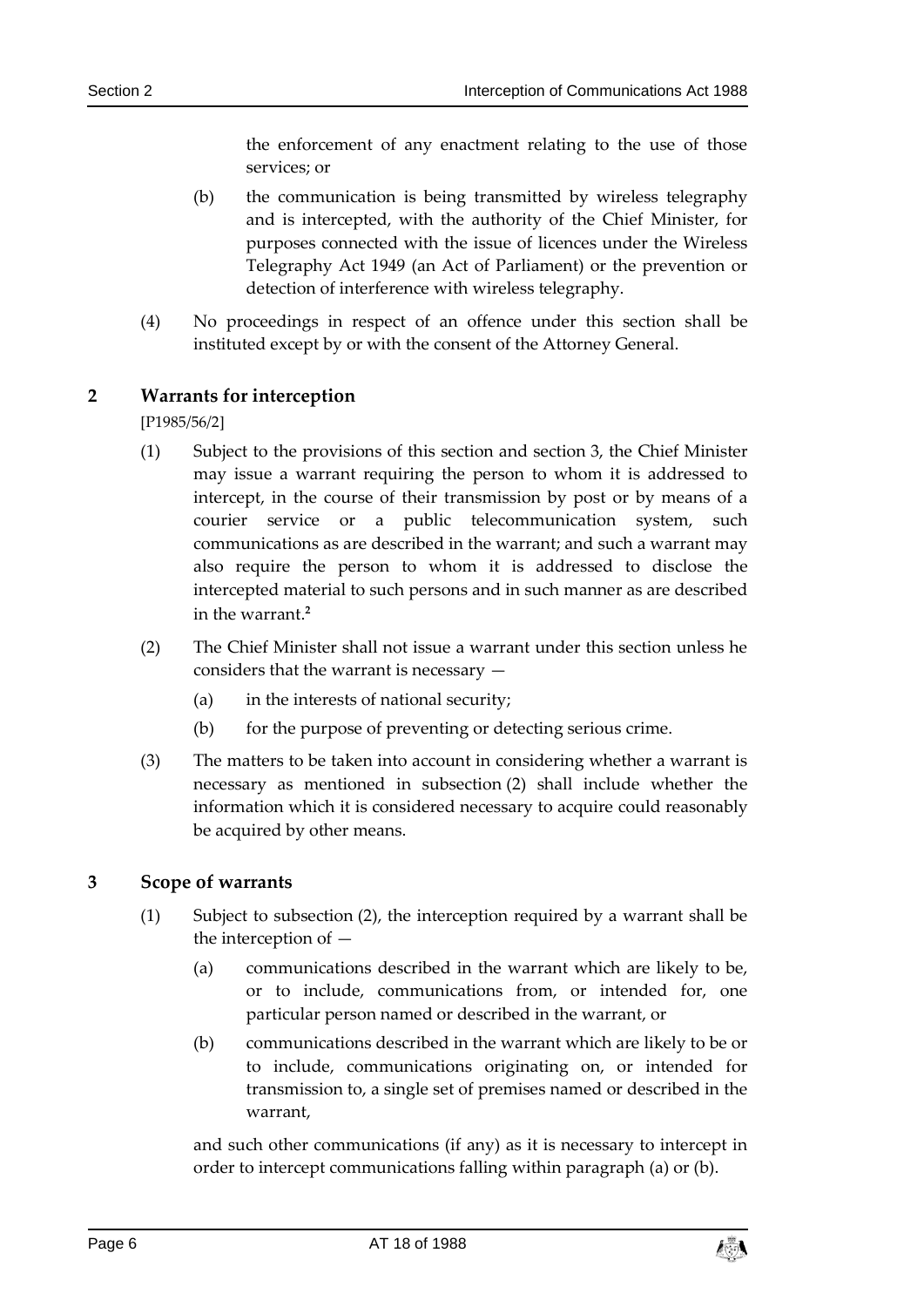- (2) The warrant shall describe the communications the interception of which is required by it by reference to addresses, numbers, apparatus or other factors specified in the warrant as the factors or combination of factors to be used for identifying those communications.
- (3) Subsections (1) and (2) do not apply to a warrant if  $-$ 
	- (a) the interception required by the warrant is the interception, in the course of their transmission by means of a public telecommunication system, of —
		- (i) such external communications as are described in the warrant; and
		- (ii) such other communications (if any) as it is necessary to intercept in order to intercept such external communications as are so described; and
	- (b) at the time when the warrant is issued, the Chief Minister issues a certificate —
		- (i) specifying the descriptions of intercepted material the examination of which he considers necessary, and
		- (ii) certifying that he considers the examination of material of those descriptions necessary as mentioned in section 2(2).
- (4) A certificate shall not name or describe a person who is known to be for the time being in the British Islands for the purpose of including in the specified descriptions of material communications from him or intended for him unless —
	- (a) the Chief Minister considers that the examination of material selected according to factors referable to that person is necessary for the purpose of preventing or detecting acts of terrorism; and
	- (b) the material relates only to communications sent during a period not exceeding 3 months specified in the certificate.
- (5) A certificate shall not be issued except under the hand of the Chief Minister.**<sup>3</sup>**

#### <span id="page-6-0"></span>**4 Issue and duration of warrants**

[P1985/56/4]

- (1) A warrant shall not be issued except under the hand of the Chief Minister.
- (2) A warrant shall, unless renewed under subsection (3), cease to have effect at the end of the relevant period.
- (3) The Chief Minister may, at any time before the end of the relevant period, renew a warrant if he considers that the warrant continues to be necessary as mentioned in section 2(2).

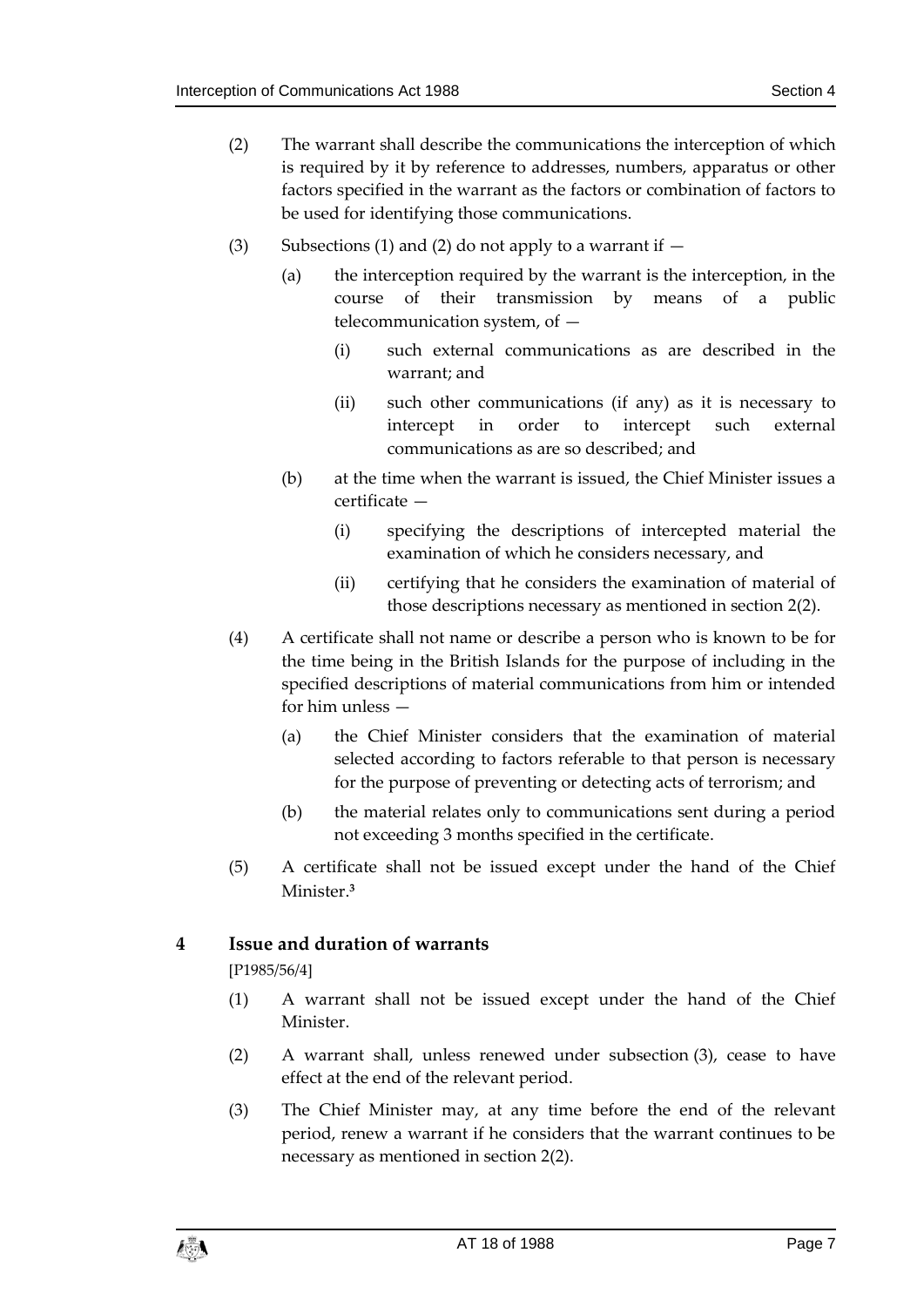- (4) If, at any time before the end of the relevant period, the Chief Minister considers that a warrant is no longer necessary as mentioned in section 2(2) he shall cancel the warrant.
- (5) A warrant shall not be renewed except by an instrument under the hand of the Chief Minister.
- (6) In this section "the relevant period"  $-$ 
	- (a) in relation to a warrant which has not been renewed, means the period of 2 months beginning with the day on which it was issued;
	- (b) in relation to a warrant which has been renewed means the period of one month beginning with the day on which it was so renewed.

#### <span id="page-7-0"></span>**5 Amendment of warrants etc**

[P1985/56/5]

- (1) The Chief Minister may at any time
	- (a) amend a warrant; or**<sup>4</sup>**
	- (b) amend a certificate so as to include in the certified material any material the examination of which he considers necessary as mentioned in section 2(2).
- (2) A warrant or a certificate shall not be amended under subsection (1) except by an instrument under the hand of the Chief Minister.
- (3) If at any time the Chief Minister considers that any factor specified in a warrant under section 3(2) is no longer relevant for identifying the communications the interception of which is required by the warrant, he shall amend the warrant by the deletion of that factor.**<sup>5</sup>**
- (4) If at any time the Chief Minister considers that the descriptions of material specified in a certificate include any description of material the examination of which is no longer necessary as mentioned in section 2(2), he shall amend the certificate so as to exclude that description of material from the descriptions so specified.**<sup>6</sup>**

#### <span id="page-7-1"></span>**6 Safeguards**

[P1985/56/6]

- (1) Where the Chief Minister issues a warrant he shall, unless such arrangements have already been made, make such arrangements as he considers necessary for the purpose of securing —
	- (a) that the requirements of subsections (2) and (3) are satisfied in relation to the intercepted material; and
	- (b) where a certificate is issued in relation to the warrant, that so much of the intercepted material as is not certified by the certificate is not read, looked at or listened to by any person.

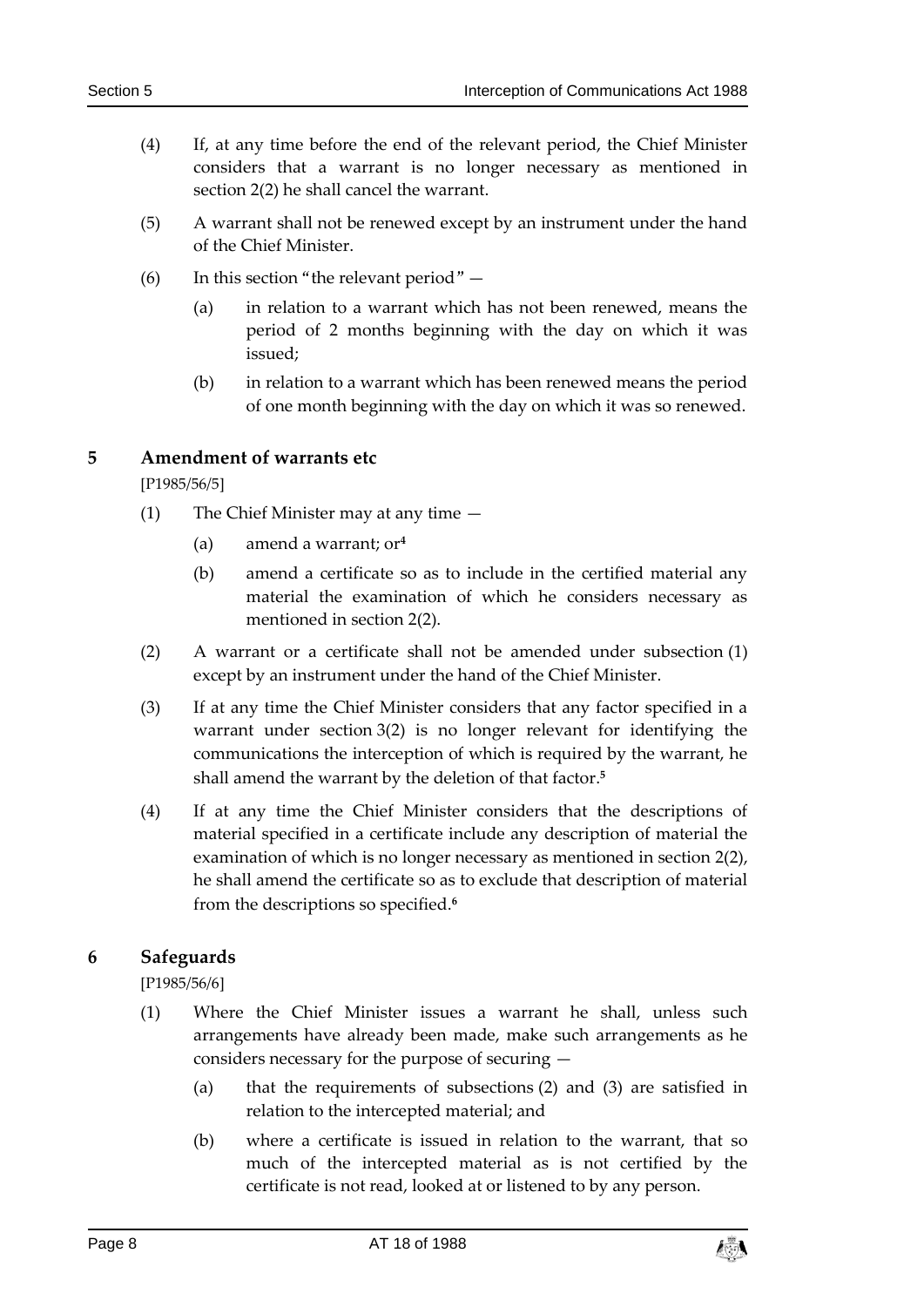- (2) The requirements of this subsection are satisfied in relation to any intercepted material if each of the following, namely —
	- (a) the extent to which the material is disclosed;
	- (b) the number of persons to whom any of the material is disclosed;
	- (c) the extent to which the material is copied; and
	- (d) the number of copies made of any of the material,

is limited to the minimum that is necessary as mentioned in section 2(2).

- (3) The requirements of this subsection are satisfied in relation to any intercepted material if each copy made of any of that material is destroyed as soon as its retention is no longer necessary as mentioned in section 2(2).
- (4) Before issuing or renewing a warrant, or as soon as possible thereafter, the Chief Minister shall consult the Attorney General.
- (5) The Chief Registrar shall maintain a register of warrants, and the Chief Minister shall cause to be entered in the register —
	- (a) particulars of every warrant and certificate, and of every amendment, renewal and cancellation thereof, and
	- (b) particulars of every consultation under subsection (4).

#### <span id="page-8-0"></span>**7 Exercise of functions in Chief Minister's absence**

- (1) If the Chief Minister is ill or absent, or is unable to act, any of his functions under the foregoing provisions of this Act may be exercised on his behalf by the Minister for Home Affairs or another Minister authorised in writing by the Chief Minister under section 20 of the *Interpretation Act 1976*. **7**
- (2) Accordingly, any reference to the Chief Minister in those provisions or in section 9 includes a reference to the Minister for Home Affairs or other Minister acting by virtue of this section.**<sup>8</sup>**

#### *The Tribunal*

#### <span id="page-8-2"></span><span id="page-8-1"></span>**8 The Tribunal**

[P1985/56/7]

- (1) There shall be a tribunal (in this Act referred to as "**the Tribunal**") in relation to which the provisions of Schedule 1 shall apply.
- (2) Any person who believes that communications sent to or by him have been intercepted in the course of their transmission by post or by means of a courier service or a public telecommunication system may apply to the Tribunal for an investigation under this section.**9**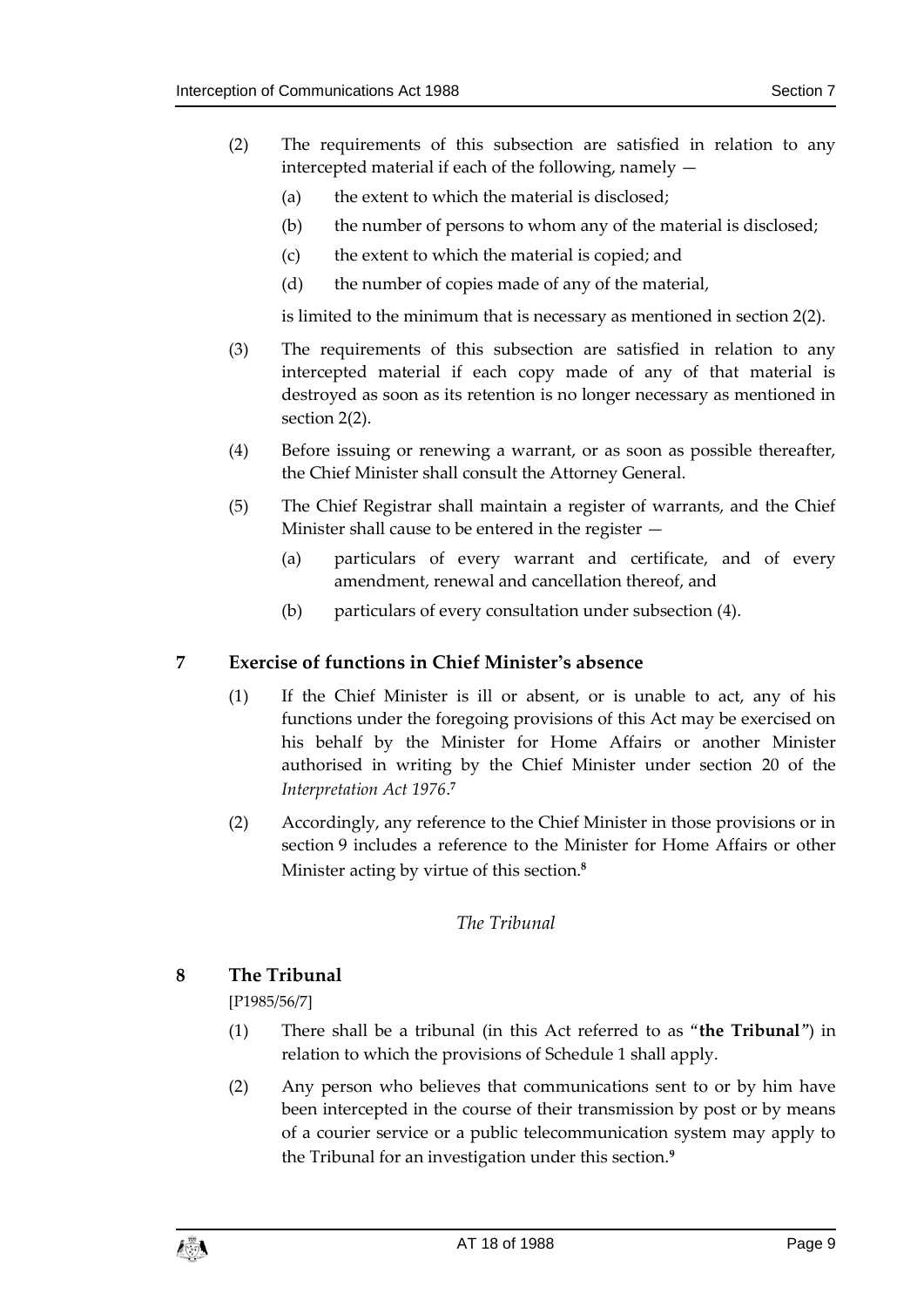- (3) On such an application (other than one appearing to the Tribunal to be frivolous or vexatious), the Tribunal shall investigate —
	- (a) whether there is or has been a relevant warrant or a relevant certificate; and
	- (b) where there is or has been such a warrant or certificate, whether there has been any contravention of sections 2 to 5 in relation to that warrant or certificate.
- (4) If, on an investigation, the Tribunal conclude that there has been a contravention of sections 2 to 5 in relation to a relevant warrant or a relevant certificate, they shall —
	- (a) give notice to the applicant stating that conclusion;
	- (b) make a report of their findings to the Governor in Council; and
	- (c) if they think fit, make an order under subsection (5).
- (5) An order under this subsection may do one or more of the following, namely —
	- (a) quash the relevant warrant or the relevant certificate;
	- (b) direct the destruction of copies of the intercepted material or, as the case may be, so much of it as is certified by the relevant certificate;
	- (c) direct the Treasury to pay to the applicant such sum by way of compensation as may be specified in the order.
- (6) A notice or report under subsection (4) shall state the effect of any order under subsection (5) made in the case in question.
- (7) If, on an investigation, the Tribunal come to any conclusion other than that mentioned in subsection (4) they shall give notice to the applicant stating that there has been no contravention of sections 2 to 5 in relation to a relevant warrant or a relevant certificate.
- (8) The decisions of the Tribunal (including any decisions as to their jurisdiction) shall not be subject to appeal or liable to be questioned in any court.
- (9) For the purposes of this section
	- (a) a warrant is a relevant warrant in relation to an applicant if  $-$ 
		- (i) he is named or described in the warrant, or
		- (ii) the communications described in the warrant are likely to be, or to include, communications from him or intended for him;
	- (b) a certificate is a relevant certificate in relation to an applicant if and to the extent that it names or describes him as mentioned in section 3(4).**<sup>10</sup>**

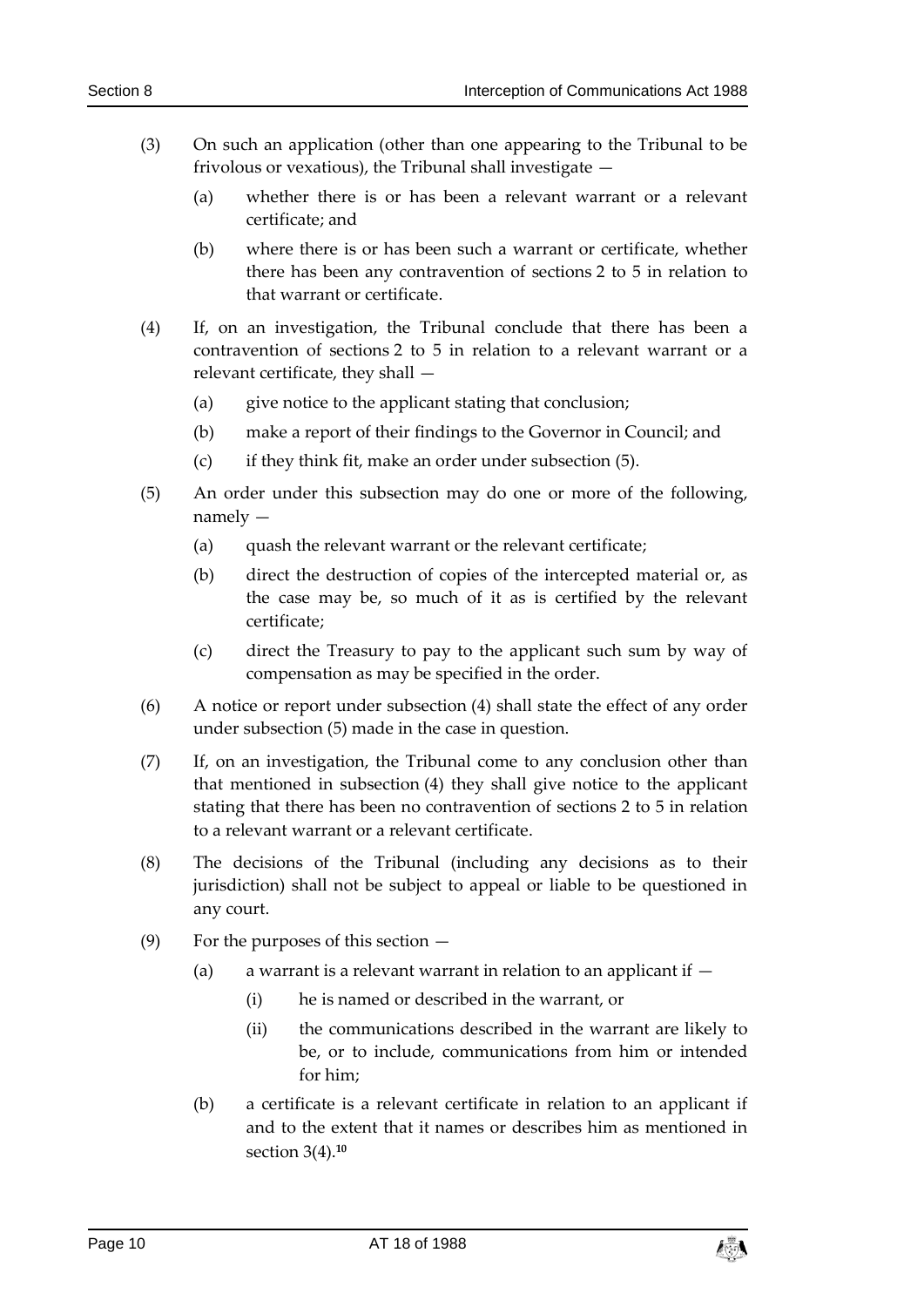#### <span id="page-10-0"></span>**9 The commissioner**

[P1985/56/8]

- (1) The Governor shall appoint a fit and proper person (in this section referred to as "the commissioner") to carry out the following functions —
	- (a) to keep under review the carrying out by the Chief Minister of the functions conferred on him by sections 2 to 5 and the adequacy of any arrangements made for the purposes of section 6; and
	- (b) to give to the Tribunal all such assistance as the Tribunal may require for the purpose of enabling them to carry out their functions under this Act.
- (2) The commissioner shall hold office in accordance with the terms of his appointment, and there shall be paid to him out of money provided by Tynwald such allowances as the Treasury may direct.
- (3) It shall be the duty of every person holding office under the Crown or engaged in the business of the Post Office or in the running of a courier service or a public telecommunications system to disclose or give to the commissioner such documents or information as he may require for the purpose of enabling him to carry out his functions under this section.**<sup>11</sup>**
- (4) The Tribunal shall send to the commissioner a copy of every report made by them under section 8(4).
- (5) If at any time it appears to the commissioner
	- (a) that there has been a contravention of sections 2 to 5 which has not been the subject of a report made by the Tribunal under section 8(4); or
	- (b) that any arrangements made for the purposes of section 6 have proved inadequate,

he shall make a report to the Governor in Council with respect to that contravention or those arrangements.

- (6) As soon as practicable after the end of each year, the commissioner shall make a report to the Governor in Council with respect to the carrying out of his functions under this section.
- (7) A copy of every annual report under subsection (6) shall be laid before Tynwald, and every such copy shall include a statement as to whether any matter has been excluded from it in pursuance of subsection (8).
- (8) If it appears to the Governor in Council, after consultation with the commissioner, that the publication of any matter in an annual report under subsection (6) would be prejudicial to national security or to the prevention or detection of crime, the Governor in Council may exclude that matter from the copy of the report as laid before Tynwald.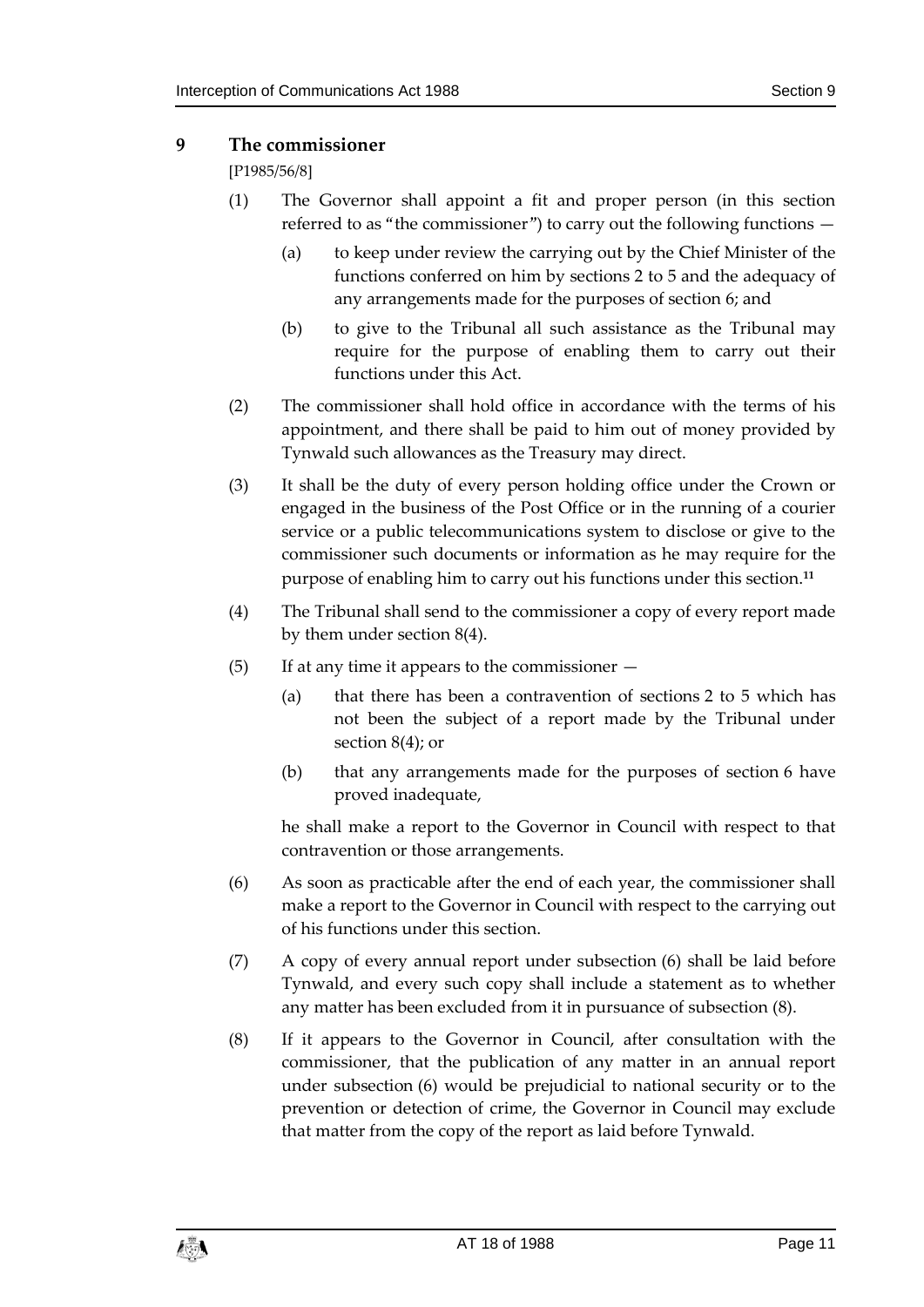#### *Miscellaneous and supplemental*

#### <span id="page-11-1"></span><span id="page-11-0"></span>**10 Exclusion of evidence**

[P1985/56/9]

- (1) In any proceedings before any court or tribunal no evidence shall be adduced and no question in cross-examination shall be asked which (in either case) tends to suggest —
	- (a) that an offence under section 1 has been or is to be committed by any of the persons mentioned in subsection (2); or
	- (b) that a warrant has been or is to be issued to any of those persons.
- (2) The persons referred to in subsection (1) above are  $-$ 
	- (a) any person holding office under the Crown;
	- (b) the Post Office and any person engaged in the business of the Post Office;**<sup>12</sup>**
	- (ba) any person running, or engaged in the running of, a courier service: and<sup>13</sup>
	- (c) any public telecommunications operator and any person engaged in the running of a public telecommunication system.
- (3) Subsection (1) does not apply in relation to proceedings for a relevant offence or proceedings before the Tribunal and subsection (1)(a) does not apply where a person has been convicted of an offence under section 1.
- (4) In this section "relevant offence" means
	- (a) an offence under section 1, or under section 39 of the *Post Office*  Act 1993 or section 31 of the *Telecommunications Act* 1984;<sup>14</sup>
	- (b) an offence under section 1 or 2 of the Official Secrets Act 1911 (an Act of Parliament) relating to any sketch, plan, model, article, note, document or information which tends to suggest as mentioned in subsection (1);
	- (c) perjury committed in the course of proceedings for a relevant offence;
	- (d) attempting or conspiring to commit, or aiding, abetting, counselling or procuring the commission of, an offence falling within paragraph  $(a)$ ,  $(b)$  or  $(c)$ ; and
	- (e) contempt of court committed in the course of, or in relation to, proceedings for a relevant offence.

#### <span id="page-11-2"></span>**11 Interpretation**

[P1985/56/10]

 $(1)$  In this Act —

"**address**" means any postal or telecommunication address;

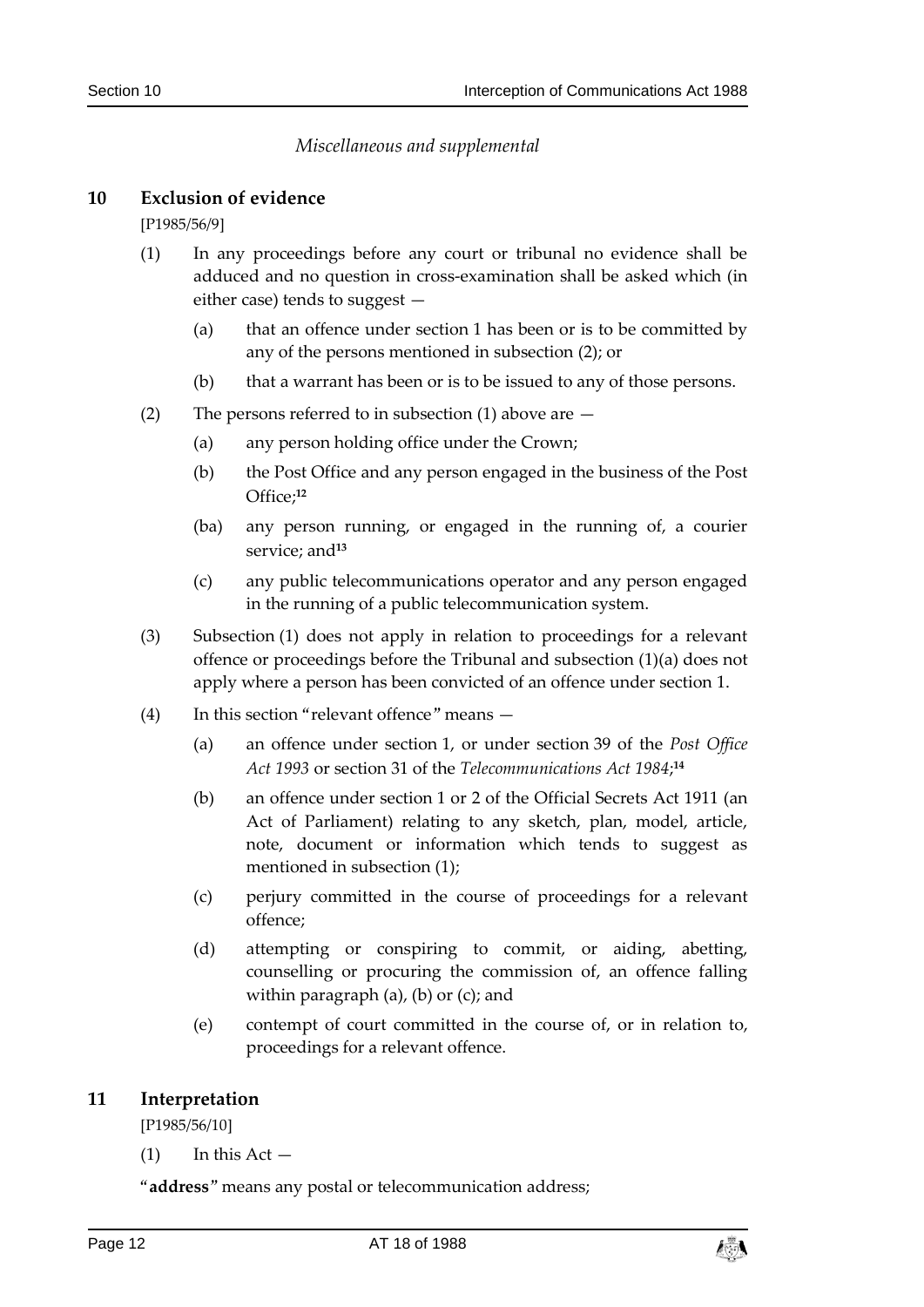"**certificate**" means a certificate under section 3(3)(b);**<sup>15</sup>**

- "**copy**", in relation to intercepted material, means any of the following, whether or not in documentary form —
	- (a) any copy, extract or summary of the material; and
	- (b) any record of the identities of the persons to or by whom the material was sent,

and cognate expressions shall be construed accordingly;

- "**courier service**" means any service (other than a postal service provided by the Post Office) for the collection, sorting, conveyance, distribution or delivery of letters or packets, which is offered or provided to, or to a substantial section of, the public in the Island;**<sup>16</sup>**
- "**external communication**" means a communication sent or received outside the British Islands;
- "**intercepted material**", in relation to a warrant, means the communication intercepted in obedience to that warrant;
- "**person**" includes any organisation and any association or combination of persons;
- "**the Post Office**" means the Isle of Man Post Office;**<sup>17</sup>**
- "**public telecommunications operator**" and "**public telecommunication system**" have the same meanings as in the *Telecommunications Act 1984*;
- "**public telecommunication services**" means a telecommunication service provided by means of a public telecommunication system;
- "**telecommunication service**" has the same meaning as in the said Act of 1984;

"**the Tribunal**" means the tribunal established under section 8;

"**warrant**" means a warrant issued under section 2;

- "**wireless telegraphy**" has the same meaning as in the Wireless Telegraphy Act 1949 (an Act of Parliament).
- (2) For the purposes of this Act a communication which is in the course of its transmission otherwise than by means of a public telecommunication system shall be deemed to be in the course of its transmission by means of such a system if its mode of transmission identifies it as a communication which —
	- (a) is to be or has been transmitted by means of such a system; and
	- (b) has been sent from, or is to be sent to, a country or territory outside the British Islands.
- (3) For the purpose of this Act conduct which constitutes or, if it took place in the Island, would constitute one or more offences shall be regarded as serious crime if, and only if —

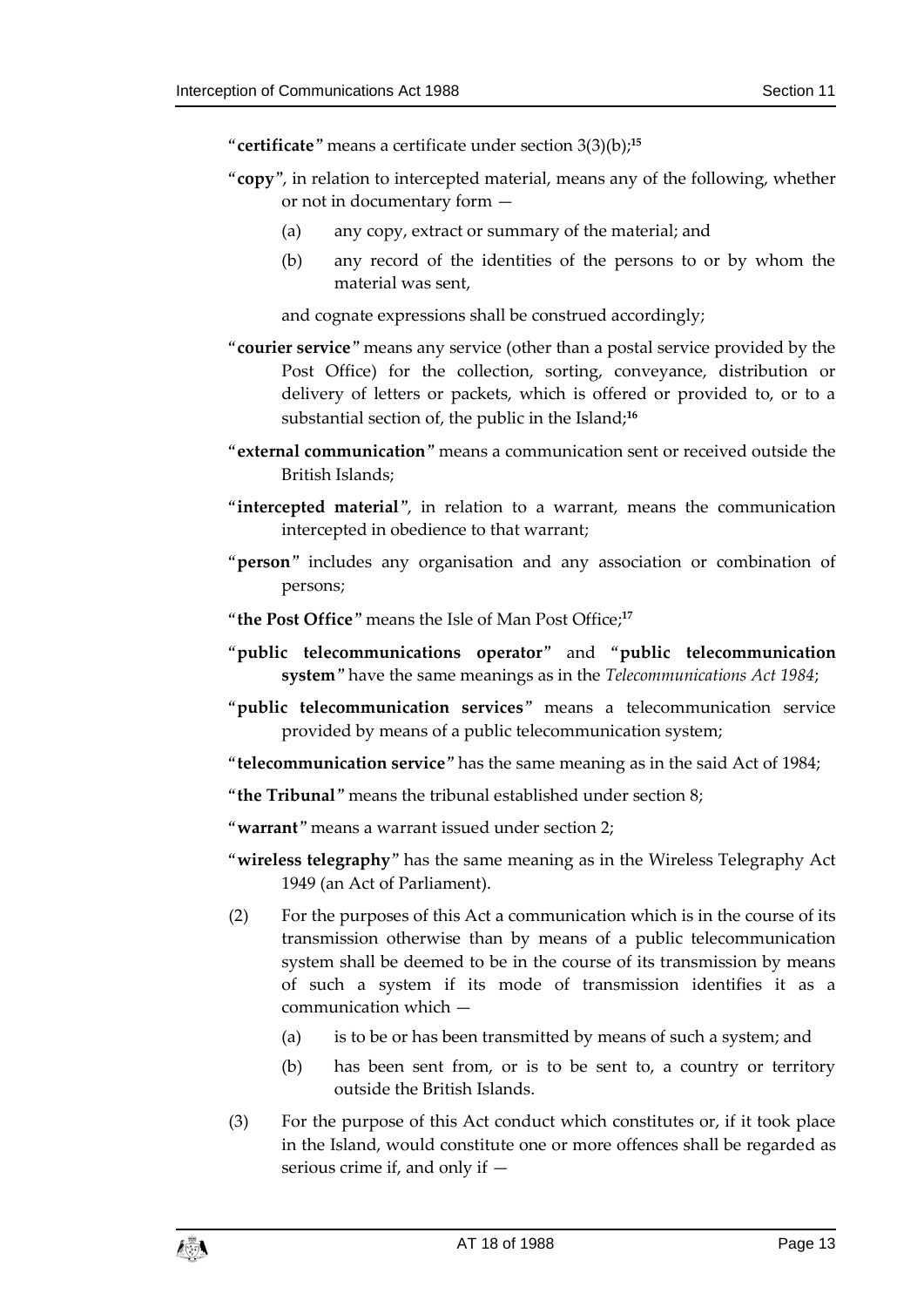- (a) it involves the use of violence, results in substantial financial gain or is conduct by a large number of persons in pursuit of a common purpose; or
- (b) the offence or one of the offences is an offence for which a person who has attained the age of 21 and has no previous convictions could reasonably be expected to be sentenced to imprisonment for a term of 3 years or more.

#### <span id="page-13-0"></span>**12 Amendments and saving**

[P1985/56/11]

- (1) For section 31 of the *Telecommunications Act 1984* (interception and disclosure of messages etc.) there shall be substituted the section set out in Schedule 2.
- (2) [Repealed]**<sup>18</sup>**
- (3) For the avoidance of doubt it is hereby declared that nothing in this Act affects any power conferred on the Post Office by or under any enactment to open, detain or delay any postal packet or to deliver any such packet to a person other than the person to whom it is addressed.**<sup>19</sup>**

#### <span id="page-13-1"></span>**13 Short title and commencement**

- (1) This Act may be cited as the Interception of Communications Act 1988.
- (2) This Act shall come into force on such day as the Governor in Council may by order appoint.**20**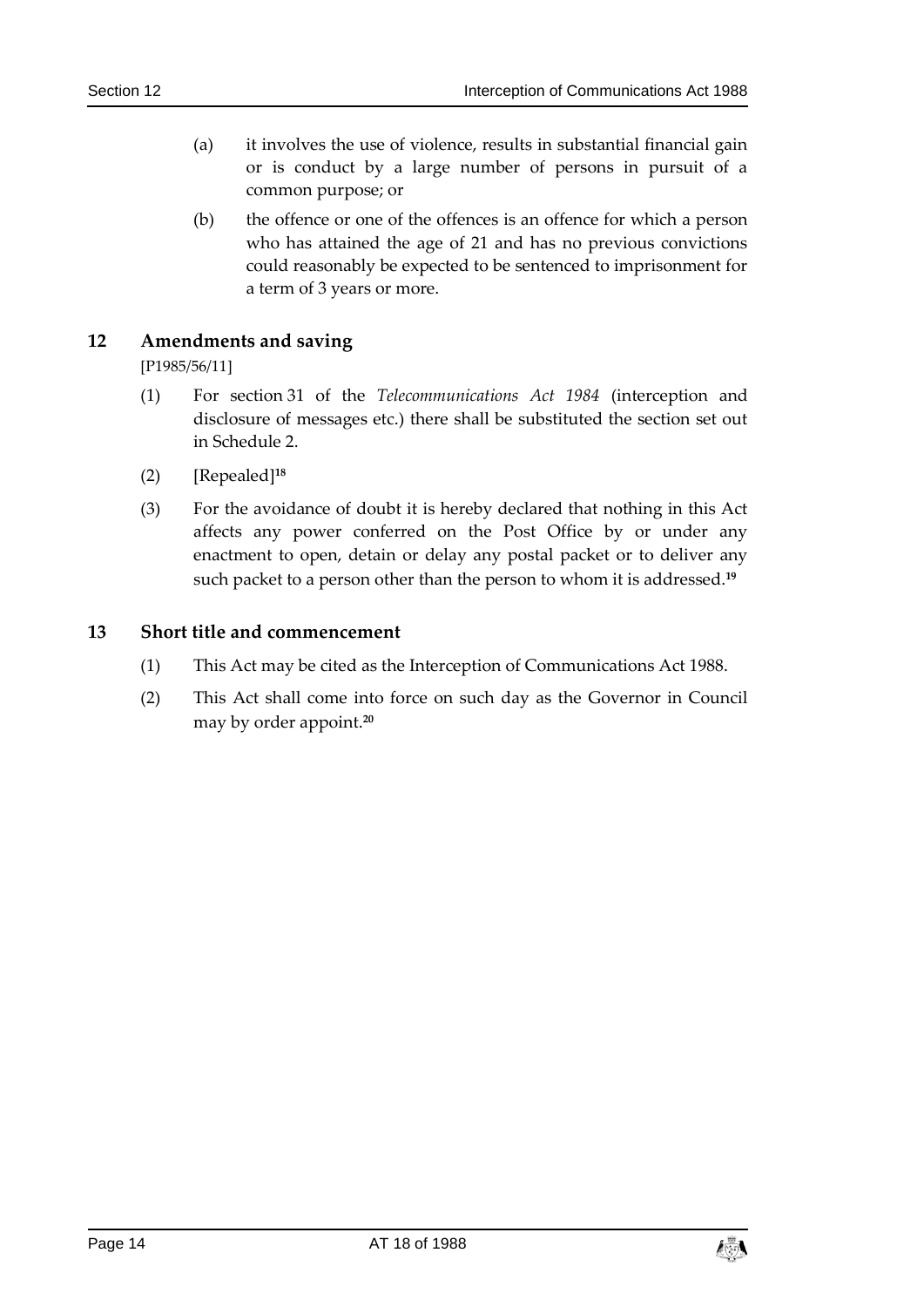## **SCHEDULE 1**

## **THE TRIBUNAL**

Section 8

#### *Constitution of Tribunal*

<span id="page-14-1"></span><span id="page-14-0"></span>1. (1) The Tribunal shall consist of 3 members appointed by the Governor.

(2) The Governor shall appoint one member of the Tribunal, being an advocate of not less than 10 years' standing, to be chairman of the Tribunal.

(3) The members of the Tribunal shall, subject to sub-paragraphs (4) to (6), hold office during good behaviour.

(4) A member of the Tribunal shall vacate office at the end of the period of 5 years beginning with the day of his appointment but shall be eligible for reappointment.

(5) A member of the Tribunal may be relieved of office by the Governor at his own request.

(6) A member of the Tribunal may be removed from office by the Governor in pursuance of a resolution of Tynwald.

#### *Procedure of Tribunal*

2. The quorum of the Tribunal shall be 2 members, of whom one shall be the chairman of the Tribunal.

3. (1) It shall be the duty of every person holding office under the Crown or engaged in the business of the Post Office or in the running of a courier service or a public telecommunication system to disclose or give to the Tribunal such documents or information as they may require for the purpose of enabling them to carry out their functions under this Act.**<sup>21</sup>**

(2) Subject to paragraph 5(2), the Tribunal shall carry out their functions under this Act (except their functions in relation to reports under section 8(4)) in such a way as to secure that no document or information which is disclosed or given to the Tribunal is disclosed or given to any person (including an applicant to the Tribunal or a person holding office under the Crown) without the consent of the person who disclosed or gave it to the Tribunal; and accordingly the Tribunal shall not, except in reports under section 8(4), give reasons for any decision made by them.

(3) Subject to sub-paragraph (2) the Tribunal may determine their own procedure.

4. (1) [Repealed]**<sup>22</sup>**

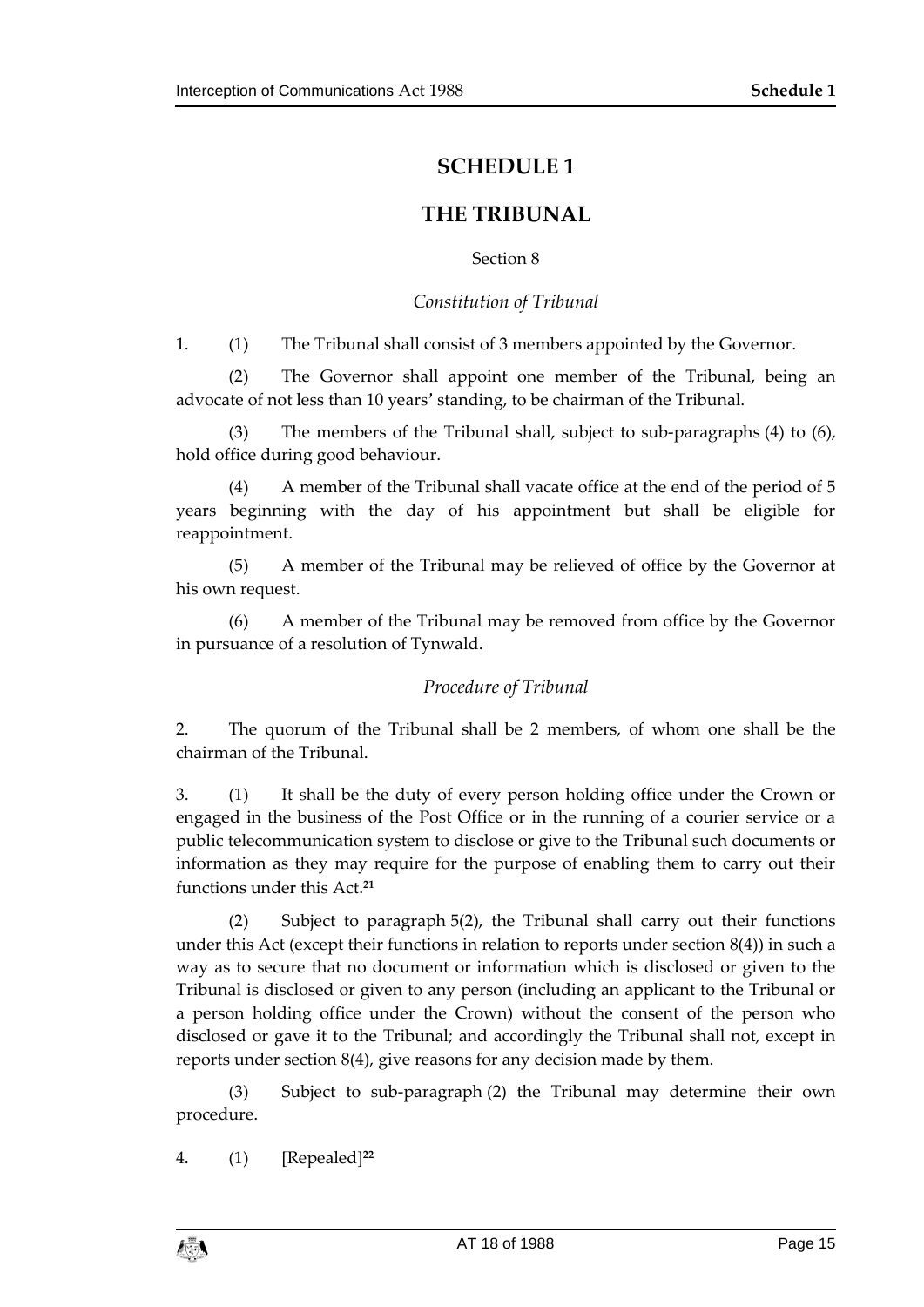(2) Such expenses of the Tribunal as the Treasury may determine shall be defrayed out of money provided by Tynwald.

#### *Officers*

5. (1) The Public Services Commission shall, after consultation with the Tribunal, provide the Tribunal with such officers as the Commission think necessary for the proper discharge of their functions.**<sup>23</sup>**

<span id="page-15-0"></span>(2) The Tribunal may authorise any officer provided under this paragraph to obtain any documents or information on the Tribunal's behalf.

### **SCHEDULE 2**

### <span id="page-15-1"></span>**SECTION SUBSTITUTED FOR SECTION 31 OF 1984 ACT**

#### Section 12(1)

[Sch 2 amends the following Act — Telecommunications Act 1984 q.v.]

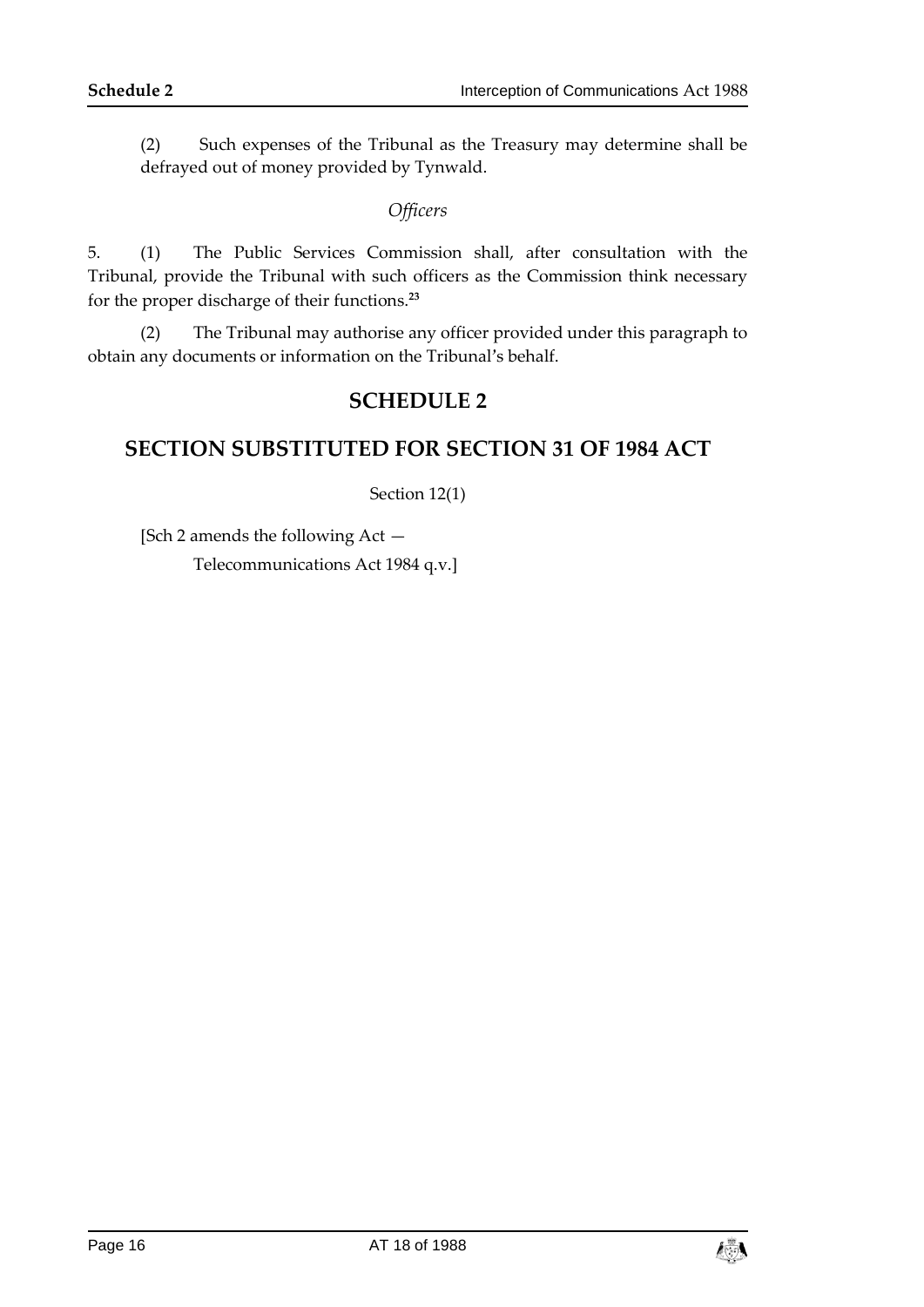#### <span id="page-16-0"></span>**ENDNOTES**

#### <span id="page-16-1"></span>**Table of Legislation History**

| Legislation | Year and No | Commencement |
|-------------|-------------|--------------|
|             |             |              |
|             |             |              |
|             |             |              |
|             |             |              |

#### <span id="page-16-2"></span>**Table of Renumbered Provisions**

| Original | Current |
|----------|---------|
|          |         |
|          |         |
|          |         |
|          |         |

#### <span id="page-16-3"></span>**Table of Endnote References**

 $\overline{a}$ 

```
19 Subs (3) amended by Post Office Act 1993 Sch 3 and by Interception of 
Communications Act 2001 Sch.
```

```
20 ADO (whole Act) 1/4/1989 (GC95/89).
```
Subs (1) amended by Interception of Communications Act 2001 Sch.

Subs (1) amended by Interception of Communications Act 2001 Sch.

S 3 substituted by Interception of Communications Act 2001 s 1.

Para (a) amended by Interception of Communications Act 2001 Sch.

Subs (3) substituted by Interception of Communications Act 2001 Sch.

Subs (4) substituted by Interception of Communications Act 2001 Sch.

Subs (1) amended by Statute Law Revision Act 2017 s 37.

Subs (2) amended by Statute Law Revision Act 2017 s 37.

Subs (2) amended by Interception of Communications Act 2001 Sch.

Subs (9) substituted by Interception of Communications Act 2001 Sch.

Subs (3) amended by Interception of Communications Act 2001 Sch.

Para (b) substituted by Interception of Communications Act 2001 Sch.

Para (ba) inserted by Interception of Communications Act 2001 Sch.

Para (a) amended by Interception of Communications Act 2001 Sch.

Definition of "certificate" amended by Interception of Communications Act 2001 Sch.

 Definition of "courier service" inserted by Interception of Communications Act 2001 Sch.

 Definition of "the Post Office" substituted for definition of "the Post Office Authority" by Interception of Communications Act 2001 Sch.

Subs (2) repealed by Post Office Act 1993 Sch 3.